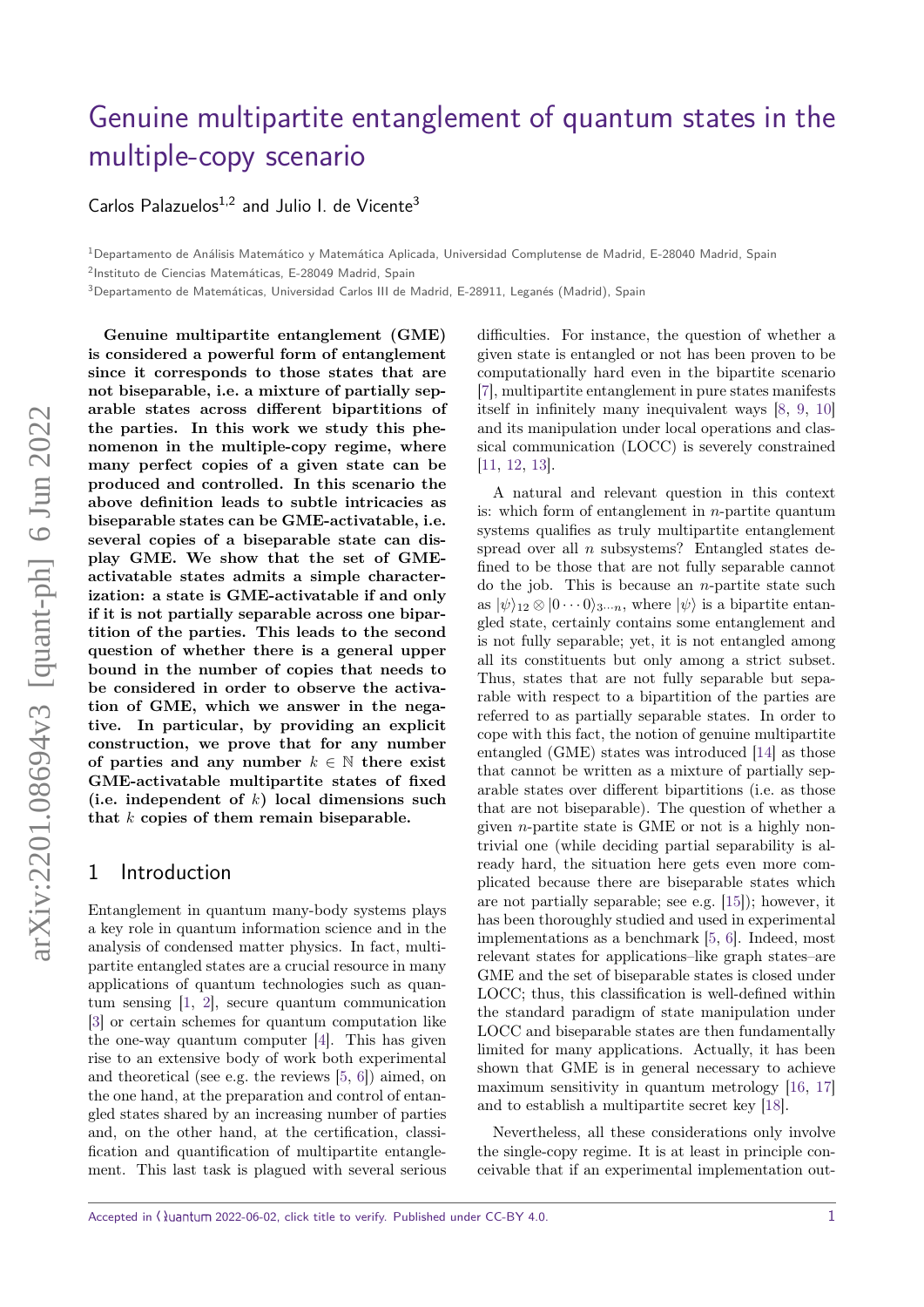puts an *n*-partite state  $\rho$ , repeating this procedure endorsed with a quantum memory would lead to the preparation of multiple identically prepared copies of the state, i.e.  $\rho^{\otimes k}$ . Remarkably, the set of biseparable states is not tensor stable: there exist biseparable states such that several copies of them become GME [\[19\]](#page-6-1). Thus, we say that a state  $\rho$  is GME-activatable if  $\rho^{\otimes k}$  is GME for some  $k \in \mathbb{N}$  (notice that the closedness of the set of biseparable states under LOCC implies that if  $\rho^{\otimes k_0}$  is GME, then  $\rho^{\otimes k}$  is GME for all  $k \geq k_0$ ). Hence, the ability to prepare and control many copies of a biseparable state can pass the GME test and offers the possibility at least in principle to obtain useful states for applications (possibly conditioned on further LOCC postprocessing [\[19\]](#page-6-1)). For instance, certain biseparable states have been shown to lead to secure multipartite secret key exploiting their GMEactivability [\[20\]](#page-6-2). As another example, all connected networks made out by sharing bipartite pure entangled states happen to be GME and genuine multipartite non-locality can be extracted out of them [\[21,](#page-6-3) [22\]](#page-6-4). From a more fundamental point of view, although examples of activation and superactivation are not infrequent in quantum information theory (they appear e.g. when considering which bipartite quantum states are non-local [\[23\]](#page-6-5) or when assessing which quantum channels have a non-zero capacity [\[24\]](#page-6-6)) and they constitute an intriguing feature of quantum theory deeply related to the intricacies of the tensor product structure, this property of biseparable states might lead to question whether GME actually certifies truly multipartite entanglement if multiple-copy manipulation is available. In fact, for similar reasons a different and more restrictive multipartite notion of entanglement has been recently proposed in [\[25\]](#page-6-7).

Given these considerations, a clear question emerges: what is the set of GME-activatable states? Reference [\[26\]](#page-6-8) has recently considered this question for particular classes of states and conjectured that a state is not GME-activatable if and only if it is partially separable. The first main result of this paper is a proof of this conjecture, hence characterizing the set of GME-activatable states in full generality. On the one hand, this implies that if we cannot trust an experimentalist not to store copies, then the only thing certified by GME is non-partial separability, a property that can be certified by arguably simpler tests. This stresses the limitations of GME as a notion of truly multipartite entanglement already pointed out in [\[25\]](#page-6-7). On the other hand, our result can be seen as a means to produce useful multipartite entanglement by mixing partially separable states and subsequent LOCC processing on multiple copies. While producing and controlling multiple copies of a state is clearly experimentally more demanding [\[27\]](#page-6-9), this is within current technological reach in certain experiments for a moderate number of copies [\[26\]](#page-6-8). This motivates a second question: given that  $\rho$  is GME-activatable,

what is the smallest  $k \in \mathbb{N}$  such that  $\rho^{\otimes k}$  is GME? This question has also been considered in [\[26\]](#page-6-8), where it is shown that there exist GME-activatable states such that two copies of them are still not GME. It was also conjectured therein that there is no upper bound on the number of copies of a GME-activatable state that need to be considered in general in order to display GME. Our second main result is again a proof of this conjecture. We show that for any number of parties *n*  $(n \geq 3)$  and any  $k \in \mathbb{N}$ , there exists an *n*-partite state  $\rho$  that is GME-activatable but  $\rho^{\otimes k}$ is biseparable. Thus, the convergence of the hierarchy of sets of states which are not GME-activatable with *k* copies to the set of partially entangled states only occurs in the limit  $k \to \infty$ . Therefore, the preparation of GME states by mixing partially separable states can require control over an arbitrarily large number of copies.

### 2 Notation and definitions

In this paper *n* will denote the number of parties and  $[n] := \{1, 2, \ldots, n\}$ . Thus, any given *n*-partite quantum system will be associated with the Hilbert space  $H = \bigotimes_{i=1}^{n} H_i$  where  $H_i = \mathbb{C}^{d_i}$  for natural numbers  $d_i \geq 2$  for any party *i*. In particular, all Hilbert spaces will be assumed to be finite dimensional in this work. The set of density matrices will be denoted by  $D(H) \subset B(H)$ . A pure state  $|\psi\rangle \in H$  is fully separable if there exists pure states  $|\phi_i\rangle \in H_i$   $\forall i$  such that

<span id="page-1-0"></span>
$$
|\psi\rangle = \bigotimes_{i=1}^{n} |\phi_i\rangle, \tag{1}
$$

while it is partially separable if for some  $M \subsetneq [n]$ ,  $M \neq \emptyset$  (in order to ease the notation from now on we will always assume that subsets of [*n*] are nonempty without explicitly stating it), there exist pure states  $|\phi_M\rangle \in H_M := \bigotimes_{i \in M} H_i$  and  $|\phi_{\bar{M}}\rangle \in H_{\bar{M}}$  $\bigotimes_{i \notin M} H_i$  ( $\overline{M}$  denotes the complement of  $M$  in  $[n]$ ) such that

<span id="page-1-1"></span>
$$
|\psi\rangle = |\phi_M\rangle \otimes |\phi_{\bar{M}}\rangle. \tag{2}
$$

These definitions are then extended to arbitrary states in  $D(H)$  by taking convex hulls (which we denote by conv). The set of fully separable density matrices,  $FS(H)$ , is given by the convex hull of all pure density matrices  $|\psi\rangle\langle\psi|$  such that  $|\psi\rangle$  satisfies Eq. [\(1\)](#page-1-0). The set of partially separable density matrices in the bipartition  $M/M$ ,  $S_M(H)$ , is given by the convex hull of all pure density matrices  $|\psi\rangle\langle\psi|$ such that  $|\psi\rangle$  satisfies Eq. [\(2\)](#page-1-1) for that given *M*. Finally, the set of partially separable density matrices is  $S(H) = \bigcup_{M \subseteq [n]} S_M(H)$  and the set of biseparable density matrices is  $BS(H) = \text{conv}\{S(H)\}.$  For any  $M \subseteq [n]$  we have that  $FS(H) \subset S_M(H) \subset S(H)$ *BS*(*H*) and a state is GME if it is not biseparable.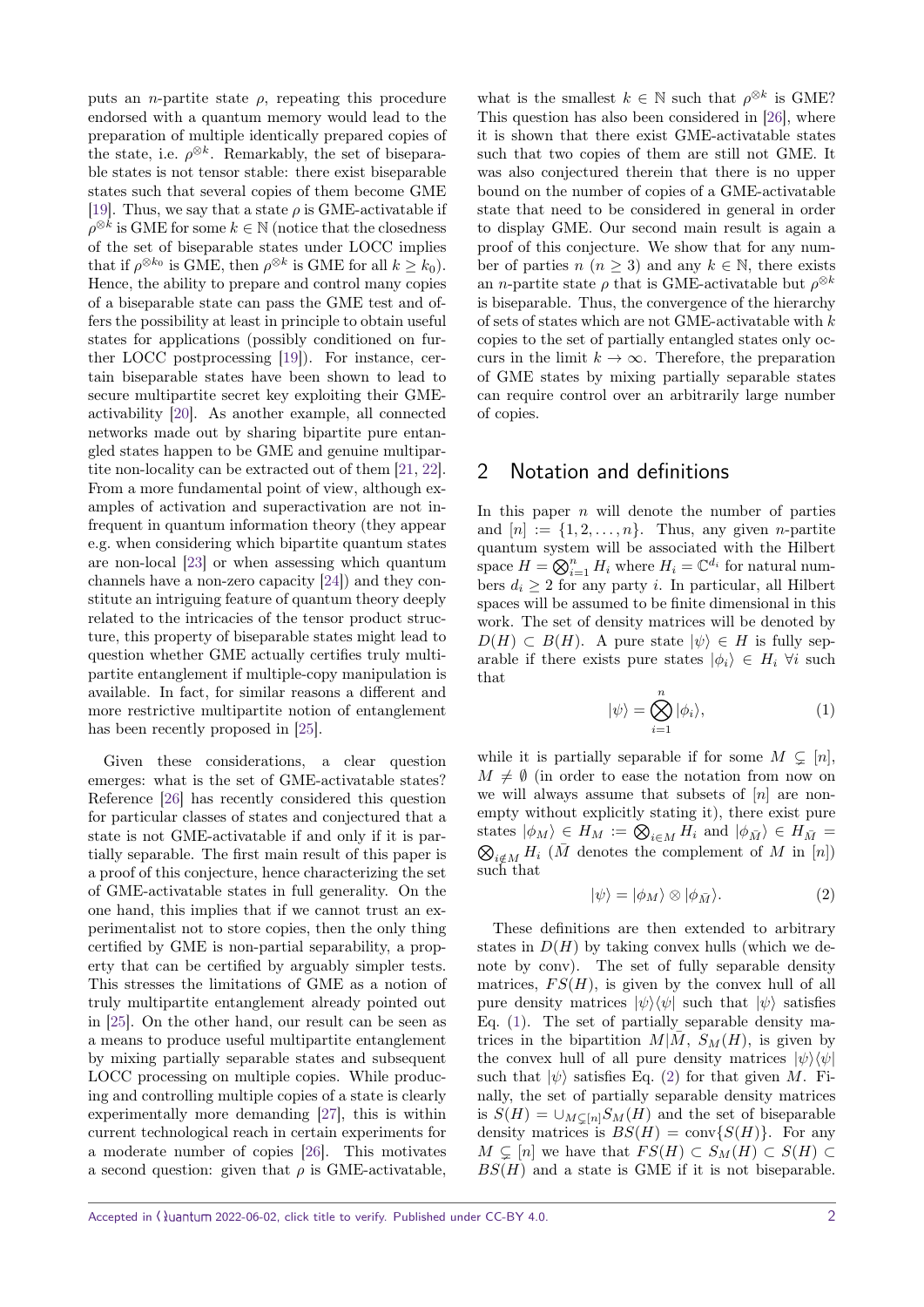Thus,  $\rho \in D(H)$  is in  $S_M(H)$  if and only if (iff)

$$
\rho = \sum_{j} q_j \sigma_M^{(j)} \otimes \tau_{\bar{M}}^{(j)},\tag{3}
$$

where for all  $j \sigma_M^{(j)} \in D(H_M)$  and  $\tau_{\overline{M}}^{(j)} \in D(H_{\overline{M}})$  and  ${q_j}$  are convex weights, i.e.  $\sum_j q_j = 1$  and  $q_j \geq 0$   $\forall j$ . It holds as well that  $\rho \in D(H)$  is in  $BS(H)$  iff

<span id="page-2-1"></span>
$$
\rho = \sum_{M \subsetneq [n]} p_M \chi_M,\tag{4}
$$

where  $\{p_M\}$  are convex weights and  $\chi_M \in S_M(H)$  $\forall M \subseteq [n]$ . Obviously, the sum in *M* above needs only to run over those subsets that give rise to different bipartitions  $M|\bar{M}$ . Hence, without loss of generality, we can take that the sum contains at most  $2^{n-1} - 1$ terms.

Notice that in the bipartite case  $H = H_1 \otimes H_2$  all the above sets boil down to the same set:  $FS(H)$  =  $S_1(H) = S_2(H) = S(H) = BS(H)$ , i.e. the set of separable states, which we will denote for simplicity throughout the paper by  $S(H)$ . Here, non-separable states are referred to as entangled states. In this case, for any  $\rho \in D(H = H_1 \otimes H_2)$  we will make use of the following quantity

$$
T(\rho) := \frac{1}{2} \min_{\sigma \in S(H)} ||\rho - \sigma||, \tag{5}
$$

where  $|| \cdot ||$  stands for the trace norm (the minimum in this expression is justified by the compactness of *S*(*H*)). Notice that for any  $\rho \in D(H)$  it holds that  $0 \leq T(\rho) \leq 1$  and all separable states attain the lower bound. Actually, the trace-norm distance to the set of separable states is an entanglement measure in the sense that it cannot increase under determinis-tic LOCC transformations [\[28\]](#page-6-10). Furthermore,  $T(\rho)$  is convex as for any  $p \in [0, 1]$  and any  $\rho_1, \rho_2 \in D(H)$ letting  $\sigma_1, \sigma_2 \in S(H)$  be the closest separable states to  $\rho_1$  and  $\rho_2$  respectively, we have that

$$
T(p\rho_1 + (1 - p)\rho_2)
$$
  
\n
$$
\leq \frac{1}{2} ||p\rho_1 + (1 - p)\rho_2 - p\sigma_1 - (1 - p)\sigma_2||
$$
  
\n
$$
\leq \frac{1}{2} (p||\rho_1 - \sigma_1|| + (1 - p)||\rho_2 - \sigma_2||)
$$
  
\n
$$
= pT(\rho_1) + (1 - p)T(\rho_2).
$$
 (6)

Going back to the multipartite case  $H = \bigotimes_{i=1}^{n} H_i$ , we will denote by  $T_{M|\bar{M}}(\rho)$  the value of this quantity when we think of  $\rho \in D(H)$  as a bipartite state in  $D(H_M \otimes H_{\bar{M}})$ , i.e.  $T_{M|\bar{M}}(\rho) := \frac{1}{2} \min_{\sigma \in S_M(H)} ||\rho - \sigma||.$ 

When we consider  $k \in \mathbb{N}$  copies of an *n*-partite state, it should be understood that each copy has Hilbert space  $H^{(j)} = \bigotimes_{i=1}^{n} H_i^{(j)}$  with  $H_i^{(j)} = \mathbb{C}^{d_i}$ for  $j = 1, 2, \ldots, k$ . The multicopy state is then associated to the Hilbert space  $H = \bigotimes_{i=1}^{n} H_i$  with  $H_i = \bigotimes_{j=1}^k H_i^{(j)}$ , to which all the above definitions apply. As stated in the introduction, an *n*-partite state  $\rho$  is GME-activatable if there exists  $k \in \mathbb{N}$  such that  $\rho^{\otimes k} \notin BS(H)$ .

# 3 Characterization of the set of GMEactivatable states

The main result of this section is given in Theorem [1](#page-2-0) below. We will use the following lemma in [\[29\]](#page-6-11) (although this is not explicitly stated there, the reader can readily check that this is the argument established in this reference in order to prove Theorem 1 therein).

**Lemma 1.** *(* $[29]$ ) If  $\rho \in D(H_1 \otimes H_2)$  *is entangled, then*

$$
\lim_{n \to \infty} T(\rho^{\otimes n}) = 1.
$$

<span id="page-2-0"></span>**Theorem 1.** Let  $n \in \mathbb{N}$   $(n \geq 2)$  and  $H = \bigotimes_{i=1}^{n} H_i$ . *Then,*  $\rho \in D(H)$  *is GME-activatable iff*  $\rho \notin S(H)$ 

*Proof.* Clearly,  $S(H)$  is tensor stable; therefore, we only need to prove that if  $\rho \notin S(H)$ , then  $\rho$  is GMEactivatable. For this, we proceed in two steps. We first establish an upper bound to the sum of  $T_{M|\bar{M}}$ over all bipartitions for biseparable states and then we show that it is violated by sufficiently many copies of any state that is not partially separable. If  $\sigma$  is a biseparable state, then  $(cf. Eq. (4))$  $(cf. Eq. (4))$  $(cf. Eq. (4))$ 

$$
\sigma = \sum_{M \subsetneq [n]} p_M \chi_M,\tag{7}
$$

where  $\{p_M\}$  are convex weights, for each  $M \chi_M \in$  $S_M(H)$  and, here and in the remainder of the proof, the sum runs over a choice of all subsets that give rise to different bipartitions  $M|\bar{M}|$  (thus, as mentioned in the previous section, the sum above has in particular at most  $2^{n-1} - 1$  terms). If we consider a particular subset *M*, the convexity of *T* implies then that

$$
T_{M|\bar{M}}(\sigma) \le 1 - p_M. \tag{8}
$$

Hence,

$$
\sum_{M} T_{M|\bar{M}}(\sigma) \le 2^{n-1} - 2 \tag{9}
$$

must hold for every biseparable state  $\sigma$ . We now see that this inequality is violated for sufficiently many copies of a state  $\rho \notin S(H)$ , i.e. such that  $\rho \notin S_M(H)$  $\forall M \subseteq [n]$ . By Lemma 1, this premise implies that for any non-empty strict subset *M* of  $[n]$  and  $\forall \epsilon > 0$ , there exists  $k_M(\epsilon) \in \mathbb{N}$  such that for all  $k \geq k_M(\epsilon)$ 

$$
T_{M|\bar{M}}(\rho^{\otimes k}) \ge 1 - \epsilon. \tag{10}
$$

Thus, by choosing  $k \in \mathbb{N}$  large enough so that the equation above holds for all *M* and some

$$
\epsilon < \frac{1}{2^{n-1} - 1},\tag{11}
$$

it follows that

$$
\sum_{M} T_{M|\bar{M}}(\rho^{\otimes k}) > 2^{n-1} - 2, \tag{12}
$$

 $\Box$ proving that  $\rho$  must be GME-activatable.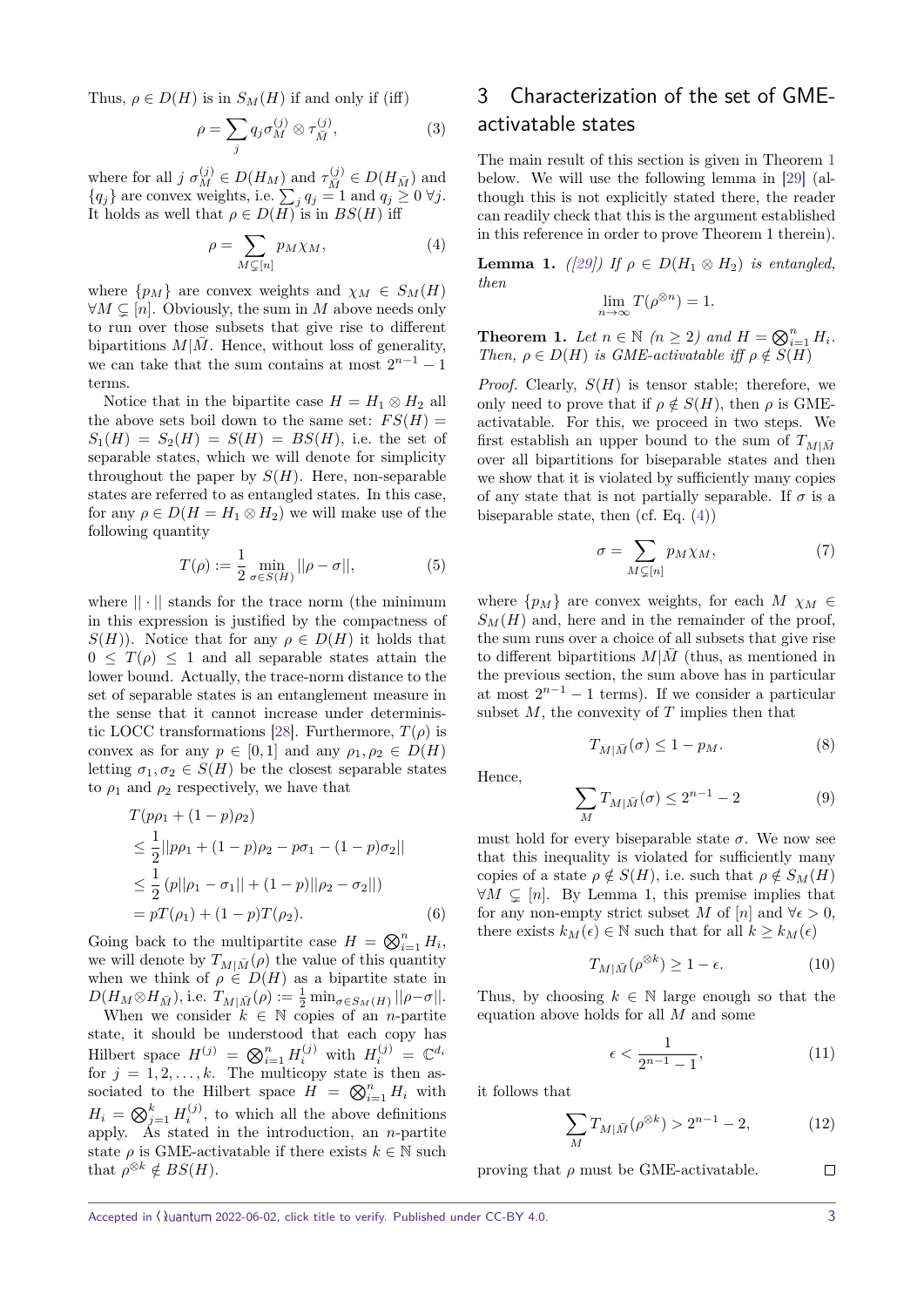# 4 Activation of GME requires arbitrarily many copies

Theorem [1](#page-2-0) naturally leads to wonder how large the constant *k* must be for a GME-activatable state *ρ* to display GME. In fact, a more precise way to approach this problem is to study whether there exists a function  $f(n, d)$  such that for any *n*-partite GMEactivatable state  $\rho$  of local dimension  $d$  we have that  $\rho^{\otimes k}$  is GME for  $k \geq f(n, d)$ . It was also conjectured in [\[26\]](#page-6-8) that such an upper bound does not exist. The main result of this section is a proof of this conjecture.

**Theorem 2.** For any  $n, k \in \mathbb{N}$ , with  $n \geq 3$ , there ex*ists a n-partite GME-activatable state*  $\sigma \in D(\mathbb{C}^{2^{n-1}} \otimes$  $\bigotimes_{i=2}^{n} \mathbb{C}^{\hat{2}}$  *such that*  $\sigma^{\otimes k}$  *is biseparable.* 

In order to prove this result, let us recall the definition of isotropic states, which are given by

<span id="page-3-0"></span>
$$
\rho(p) = p\phi^+ + (1 - p)\tilde{\mathbf{1}},\tag{13}
$$

where  $|\phi^+\rangle = (|00\rangle + |11\rangle)/\sqrt{\ }$ 2 is the 2-dimensional maximally entangled state,  $\phi^+ = |\phi^+\rangle\langle\phi^+|$  and  $\tilde{\mathbb{1}}$  $1/4$  (we will also use the notation  $\tilde{1}$  for the normalized identity in any finite dimension). It is well-known that  $\rho(p)$  is entangled iff  $p > 1/3$  [\[30\]](#page-6-12).

We will also need a couple of lemmas about bipartite states. Given a Hilbert space  $H = H_1 \otimes H_2$ , recall that  $S(H)$  denotes the set of separable states.

<span id="page-3-3"></span>**Lemma 2.** *Let*  $\Phi \in D(H)$  *and*  $\alpha \in (0,1)$  *be such that*  $\rho_1 = \alpha \Phi + (1 - \alpha) \mathbf{\tilde{1}} \in S(H)$ *. Then, for any*  $\alpha' \in [0, \alpha)$ *the state*  $\rho_2 = \alpha' \Phi + (1 - \alpha') \tilde{1}$  *is in the interior of S*(*H*)*.*

*Proof.* We know that the state **1** is in the interior of *S*(*H*) [\[31\]](#page-6-13). Now, since  $\rho_1 \in S(H)$ , [\[32,](#page-6-14) Lemma 1.1.9] assures that

$$
[\tilde{\mathbb{1}},\rho_1):=\{\lambda\tilde{\mathbb{1}}+(1-\lambda)\rho_1:\lambda\in[0,1)\}
$$

is contained in the interior of  $S(H)$ . Now, it is clear that  $\rho_2 \in [\tilde{\mathbf{1}}, \rho_1)$ .  $\Box$ 

<span id="page-3-4"></span>**Lemma 3.** *Let*  $\Phi \in D(H)$ *,*  $\alpha \in (0,1)$ *,*  $n \in \mathbb{N}$  *and*  $\tilde{\rho}_1$  *be the normalized state of*  $\rho_1 = \frac{\alpha}{n}\Phi + (1 - \alpha)\tilde{\mathbf{1}}$ *. Then, for any*  $\alpha' \in [0, \alpha]$  *the normalized state*  $\tilde{\rho}_2$  *of*  $\rho_2 = \frac{\alpha'}{n} \Phi + (1 - \alpha') \tilde{\mathbf{I}}$  *verifies that*  $\rho_2 \in [\tilde{\mathbf{I}}, \tilde{\rho}_1]$ *. In particular,*  $\tilde{\rho}_1 \in S(H)$  *implies*  $\tilde{\rho}_2 \in S(H)$ *.* 

*Proof.* It is trivial from the fact that  $0 \leq \alpha' \leq \alpha$ implies

$$
\frac{\frac{\alpha'}{n}}{\frac{\alpha'}{n}+(1-\alpha')}\leq\frac{\frac{\alpha}{n}}{\frac{\alpha}{n}+(1-\alpha)}.
$$

The last assertion follows from the fact that  $S(H)$ is a convex set.  $\Box$ 

We are now in the position to prove Theorem 2. *Proof.* The proof proceeds by explicitly constructing the required state for any given value of *k* and *n*. The states will be pair-entangled network (PEN) states [\[33\]](#page-6-15) arising in a star network where the parties share isotropic states as in [\(13\)](#page-3-0). In what follows, subindices on bipartite states will denote which parties share it, e.g.  $\rho_{ij}(p)$  represents an isotropic state with visibility  $p$  (cf. Eq. [\(13\)](#page-3-0)) shared by parties  $i$  and  $j$  in  $[n]$ . The PEN states that we use in our construction are then

<span id="page-3-1"></span>
$$
\sigma_n(p) = \bigotimes_{i=2}^n \rho_{1i}(p). \tag{14}
$$

Here, party 1 is treated as if composed of *n*−1 qubits and each term in the tensor product addresses a different one of these qubits. Notice also that  $\sigma_n(p)$  is obviously not partially separable  $\forall n \geq 3$  and  $\forall p > 1/3$ , and therefore, by Theorem 1, GME-activatable (this had already been observed in [\[33\]](#page-6-15) using an entanglement distillation argument). Thus, it remains to provide a value  $p = p(k, n) > 1/3$  for which  $\sigma_n(p)^{\otimes k}$  is biseparable.

Let us write, for a general  $p \in [0, 1]$ ,

$$
\rho(p)^{\otimes k} = f_k(p)\Phi(p,k) + (1 - f_k(p))\tilde{\mathbf{I}}^{\otimes k}, \qquad (15)
$$

where  $f_k(p) = 1 - (1 - p)^k$  and  $\Phi(p, k)$  is a (possibly entangled) state. With this notation at hand, we can rewrite *k* copies of the state in [\(14\)](#page-3-1),  $\sigma_n(p)^{\otimes k}$  $\bigotimes_{i=2}^{n} \rho_{1i}(p)^{\otimes k}$ , as

<span id="page-3-2"></span>
$$
[f_k(p)]^{n-1} \bigotimes_{i=2}^n \Phi_{1i}(p,k)
$$
\n
$$
+ [f_k(p)]^{n-2} (1 - f_k(p)) \sum_{i=2}^n \left( \bigotimes_{j \neq i} \Phi_{1j}(p,k) \right) \otimes \tilde{\mathbf{1}}_{1i}^{\otimes k}
$$
\n
$$
+ \cdots
$$
\n(16)

where the omitted terms are all manifestly biseparable. Now, Eq. [\(16\)](#page-3-2) can be rewritten as

$$
[f_k(p)]^{n-2} \sum_{i=2}^n \bigotimes_{j \neq i} \Phi_{1j}(p,k) \otimes \left(\frac{f_k(p)}{n-1} \Phi_{1i}(p,k) + (1 - f_k(p)) \tilde{\mathbf{1}}_{1i}^{\otimes k}\right) + \cdots
$$
 (17)

Hence, the proof is concluded if we find a  $p =$  $p(n, k) > 1/3$  such that the state (after normalization)

$$
\frac{f_k(p)}{n-1}\Phi(p,k) + (1 - f_k(p))\tilde{\mathbf{1}}^{\otimes k}
$$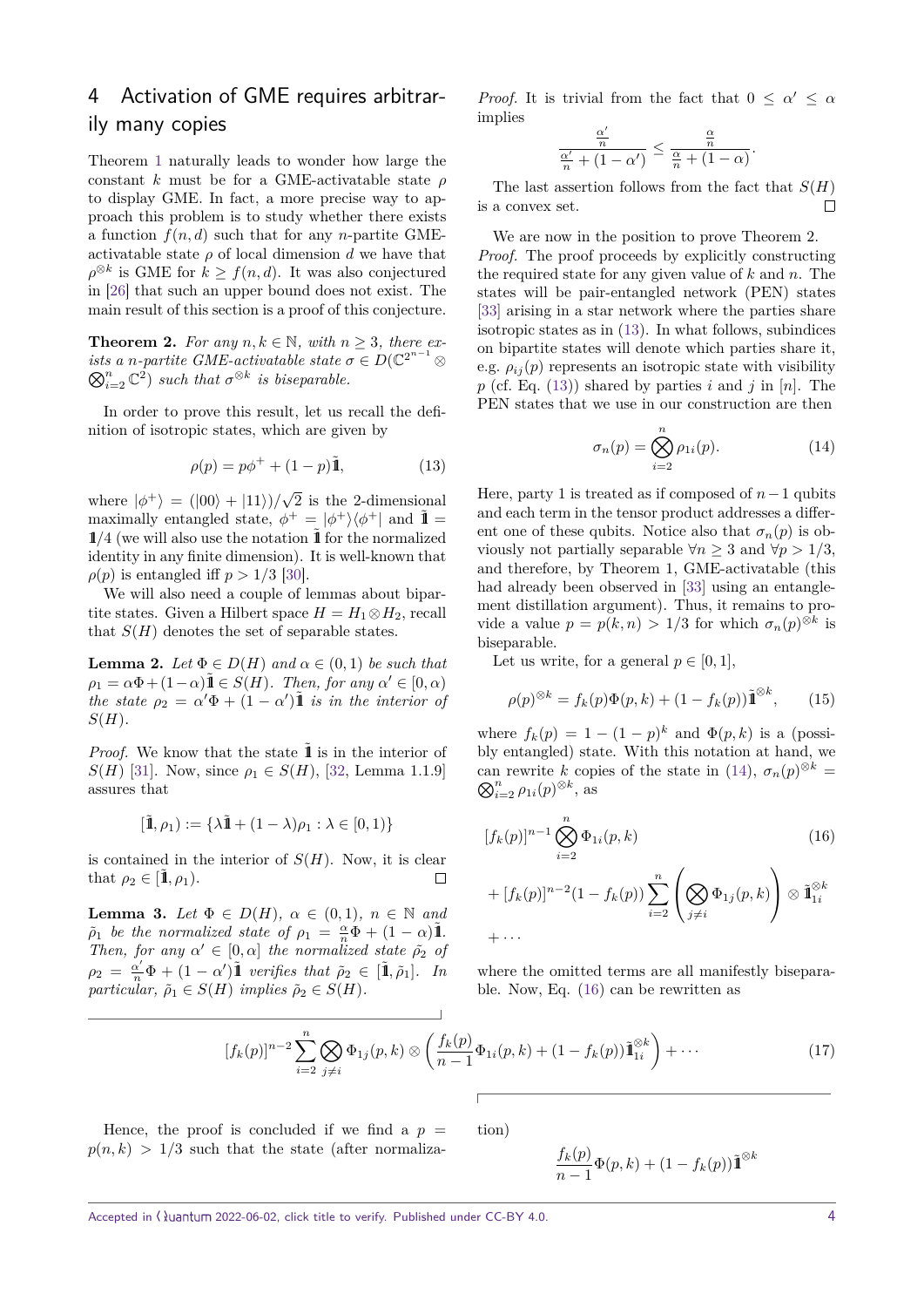is separable.

Now, we know that

<span id="page-4-1"></span>
$$
\rho(1/3)^{\otimes k} = f_k(1/3)\Phi(1/3, k) + (1 - f_k(1/3))\tilde{\mathbf{1}}^{\otimes k} \tag{18}
$$

is separable, as this state is the tensor product of separable states.

In addition, since  $\lim_{p\to 1/3^+} \rho(p)^{\otimes k} = \rho(1/3)^{\otimes k}$ ,  $\lim_{p\to 1/3^+}(1-f_k(p))=(1-f_k(1/3))$  and

<span id="page-4-2"></span>
$$
\lim_{p \to 1/3^+} f_k(p) = f_k(1/3),\tag{19}
$$

it is clear that

$$
\lim_{p \to 1/3^+} \Phi(p, k) = \Phi(1/3, k). \tag{20}
$$

Now, Eq. [\(19\)](#page-4-0) and the fact that  $f_k(1/3) \in (0, 1)$ imply that there exists a  $p_0 > 1/3$  such that for every  $p \in (1/3, p_0]$  we have

$$
\frac{f_k(p)}{(n-1)-(n-2)f_k(p)} < f_k(1/3).
$$

In particular,  $\frac{f_k(p_0)}{(n-1)-(n-2)f_k(p_0)} < f_k(1/3)$ . It is now easy to see that the state

$$
\frac{\frac{f_k(p_0)}{n-1}}{\frac{f_k(p_0)}{n-1} + (1 - f_k(p_0))} \Phi(1/3, k) + \frac{1 - f_k(p_0)}{\frac{f_k(p_0)}{n-1} + (1 - f_k(p_0))} \tilde{\mathbb{I}}^{\otimes k}
$$

is in the interior of the set of separable states. Indeed, this follows from Lemma [2,](#page-3-3) Eq. [\(18\)](#page-4-1) and the fact that

$$
\frac{\frac{f_k(p_0)}{n-1}}{\frac{f_k(p_0)}{n-1} + (1 - f_k(p_0))}
$$
\n
$$
= \frac{f_k(p_0)}{(n-1) - (n-2)f_k(p_0)} < f_k(1/3).
$$

Hence, using Eq. [\(20\)](#page-4-2) we can find a  $\hat{p} \in (1/3, p_0]$ such that the state

$$
\frac{\frac{f_{k}(p_{0})}{n-1}}{\frac{f_{k}(p_{0})}{n-1}+(1-f_{k}(p_{0}))}\Phi(\hat{p},k)+\frac{1-f_{k}(p_{0})}{\frac{f_{k}(p_{0})}{n-1}+(1-f_{k}(p_{0}))}\tilde{\rm 1\hspace{-0.9mm}1}^{\otimes k}
$$

is separable. Now, since  $\hat{p} \in (1/3, p_0]$  $\hat{p} \in (1/3, p_0]$  $\hat{p} \in (1/3, p_0]$ , Lemma 3 guarantees that the state

$$
\frac{\frac{f_k(\hat{p})}{n-1}}{\frac{f_k(\hat{p})}{n-1} + (1 - f_k(\hat{p}))} \Phi(\hat{p}, k) + \frac{1 - f_k(\hat{p})}{\frac{f_k(\hat{p})}{n-1} + (1 - f_k(\hat{p}))} \tilde{\mathbb{I}}^{\otimes k}
$$

is also separable.

This concludes the proof.

## 5 Conclusions

<span id="page-4-0"></span>In this work we have studied GME in the multiplecopy scenario. We have provided a full characterization of the set of GME-activatable states as those that are not partially separable (Theorem 1). Furthermore, we have shown in Theorem 2 that this equivalence requires the asymptotic limit of infinitely many copies: given any  $k \in \mathbb{N}$ , we have explicitly constructed GME-activatable *n*-partite states of a fixed local dimension for all  $n \geq 3$  such that *k* copies of them remain biseparable. These two results were actually conjectured in the recent work [\[26\]](#page-6-8). Nevertheless, while Theorem 1 completely settles conjecture (ii) in [\[26\]](#page-6-8), Theorem 2 gives only a partial answer to conjecture (i) in that paper, which stated that for every  $k \geq 2$  there exists a GME-activatable state  $\rho$ such that  $\rho^{\otimes (k-1)}$  is biseparable but  $\rho^{\otimes k}$  is GME. Theorem 2 proves the essential part of the conjecture (that is, the activation of GME in general requires an unbounded number of copies) and, actually, this implies that the aforementioned property conjectured in [\[26\]](#page-6-8) has to hold for infinitely many different values of *k*. However, this does not rule out that for some specific values of *k* the set of GME-activatable states with  $k-1$  copies could be equal to the set of GMEactivatable states with *k* copies. Thus, this question remains open.

The construction for Theorem 2 uses PEN states, which we have recently introduced in [\[33\]](#page-6-15). An *n*partite PEN state  $\sigma_{G,\Upsilon}$  is defined by an undirected graph  $G = (V, E)$  with vertices  $V = [n]$  and edges  $E \subseteq \{(i, j) : i, j \in V, i < j\}$  and, given *E*, a set of bipartite states  $\Upsilon = {\rho(i,j)}_{(i,j)\in E}$  so that

$$
\sigma_{G,\Upsilon} = \bigotimes_{(i,j)\in E} \rho_{ij}(i,j). \tag{21}
$$

Therefore, PEN states are those that can be generated by only distributing bipartite entanglement among different pairs of parties. Thus, they constitute a realistic class of multipartite states that are relatively simple to prepare, underlying the current investigations on quantum networks as platforms for quantum information processing [\[34\]](#page-6-16). Moreover, their convenient mathematical structure makes it possible to exploit the much better developed theory of bipartite entanglement in order to analyze the complex structure of entanglement in the multipartite scenario, as the proof of Theorem 2 further exemplifies. It was shown in [\[33\]](#page-6-15) that the mere distribution of bipartite entanglement in networks does not guarantee GME, i.e. there exist PEN states in which *G* is connected and all states in  $\Upsilon$  are entangled but such that  $\sigma_{G,\Upsilon}$ is biseparable. It is worth mentioning in this context that our results here imply that the above property breaks down if the nodes share sufficiently many copies of the states in Υ. Since, under the above assumptions on *G* and  $\Upsilon$ ,  $\sigma_{G,\Upsilon}$  is not partially separa-

 $\Box$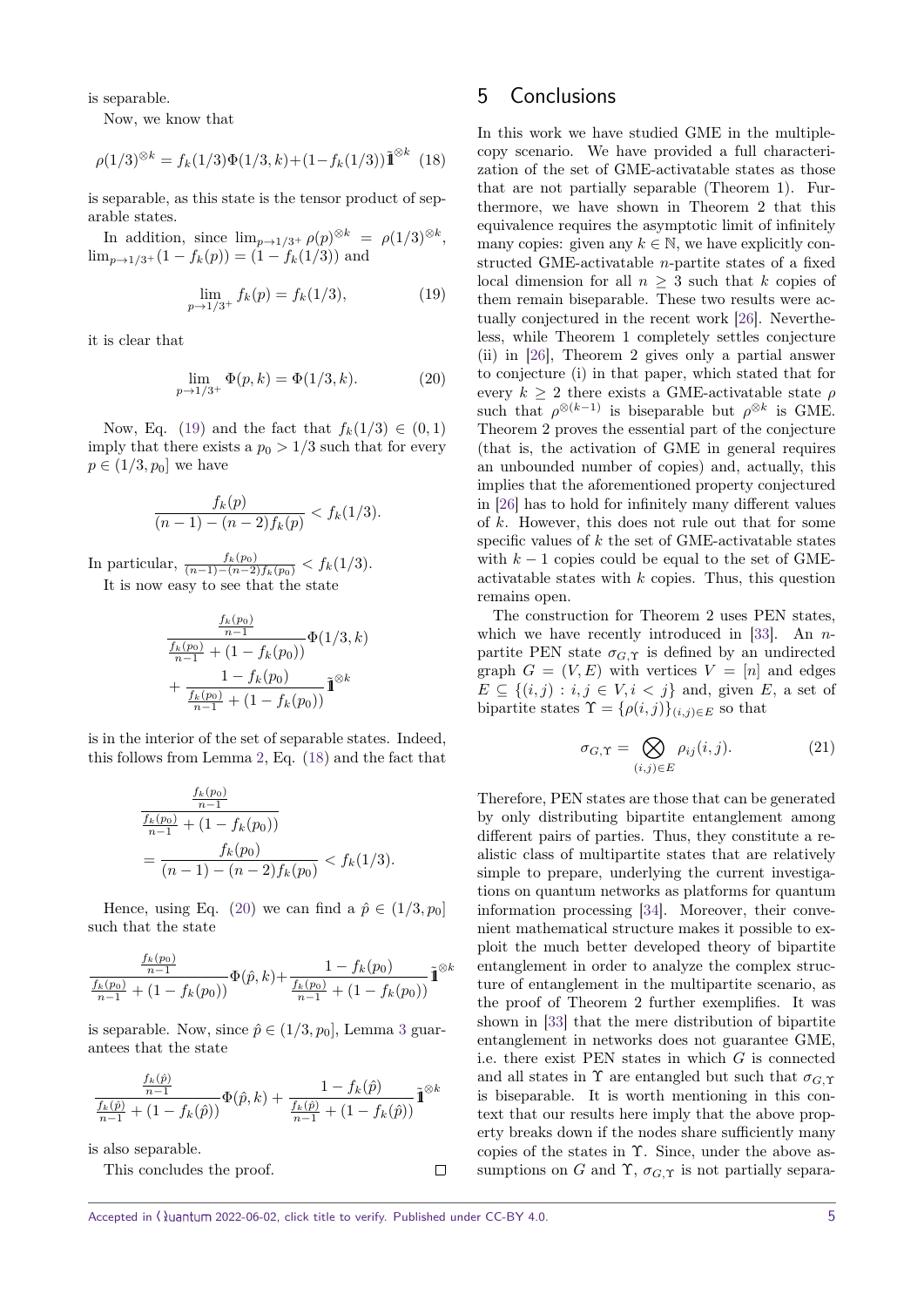ble, Theorem 1 implies that the PEN state is GMEactivatable and, hence, there always exists a value of  $k \in \mathbb{N}$  such that  $\sigma_{G,\Upsilon}^{\otimes k} = \bigotimes_{(i,j) \in E} [\rho_{ij}(i,j)]^{\otimes k}$  is GME. In [\[33\]](#page-6-15) we had already made the weaker observation that all PEN states such that *G* is connected and the states in Υ are distillable must be GME-activatable. We mention in passing that, reversing this implication, if there existed a PEN state that was not GMEactivatable, this would mean that at least one state in Υ is not distillable, which could have been used to tackle the long-standing open question of the existence of bound entanglement beyond states which are positive under partial transposition. However, Theorem 1 closes this path.

From a more general perspective, in the line of [\[25\]](#page-6-7) that introduces the notion of genuine network multipartite entanglement (GNME), Theorem 1 exposes further the fundamental limitations of GME as an experimental test of truly multipartite entanglement when multiple copies can be controlled. However, contrary to the set of biseparable states, the set of non-GNME is not closed under LOCC manipulation and relevant resources in this paradigm do not pass the GNME test. This is the case, for instance, of PEN states that underpin protocols held in quantum networks [\[34\]](#page-6-16) (such as the star network in which a powerful central laboratory prepares entangled states for satellite nodes [\[35\]](#page-6-17)). Indeed, if all parties share sufficient bipartite entanglement as to enable perfect teleportation any state of any given local dimension can be obtained from them and they are, therefore, universal resources in the standard paradigm of state manipulation under LOCC. Hence, from a more practical point of view, GME can be seen as a benchmark to produce multipartite quantum states useful for applications (possibly conditioned on further LOCC postprocessing) in the light of [\[16,](#page-5-15) [17,](#page-5-16) [18\]](#page-6-0). In fact, from this perspective our result uncovers the possibility in general to produce useful multipartite entanglement by mixing partially separable states, as the work of [\[20\]](#page-6-2) exemplifies in a particular case in the context of quantum cryptography. Looking at GME activation as a resource to be exploited led us to consider the question of whether there is a general upper bound for *k* such that  $\rho^{\otimes k}$  is GME given that  $\rho$  is GMEactivatable. This is answered in the negative in Theorem 2, implying that the preparation of GME states by mixing partially separable states can require control over an arbitrarily large number of copies. In this context, it would be then interesting to find general means to assess what the minimal number of copies necessary to display GME is for a given non-partiallyseparable state. We leave this problem for future research.

## Acknowledgments

We thank Ludovico Lami for useful comments. This research was funded by the Spanish Ministerio de Ciencia e Innovación (grant PID2020- 113523GB-I00) and Comunidad de Madrid (grant QUITEMAD-CMS2018/TCS-4342). C.P. is partially supported as well by the Spanish Ministerio de Ciencia e Innovación (grant CEX2019-000904-S funded by MCINN/AEI/10.13039/501100011033). JIdV also acknowledges financial support from Comunidad de Madrid (Multiannual Agreement with UC3M in the line of Excellence of University Professors EPUC3M23 in the context of the V PRICIT).

#### **References**

- <span id="page-5-0"></span>[1] V. Giovannetti, S. Lloyd, and L. Maccone, [Na](https://doi.org/10.1038/nphoton.2011.35)[ture Photonics](https://doi.org/10.1038/nphoton.2011.35) 5, 222 (2011).
- <span id="page-5-1"></span>[2] G. Tóth and I. Apellaniz, [J. Phys. A: Math.]( https://doi.org/10.1088/1751-8113/47/42/424006) Theor. 47[, 424006 \(2014\).]( https://doi.org/10.1088/1751-8113/47/42/424006)
- <span id="page-5-2"></span>[3] G. Murta, F. Grasselli, H. Kampermann, and D. Bruß, [Adv. Quantum Technol.]( https://doi.org/10.1002/qute.202000025) 3, 2000025 (2020).
- <span id="page-5-3"></span>[4] R. Raussendorf and H. J. Briegel, [Phys. Rev.](https://doi.org/10.1103/PhysRevLett.86.5188) Lett. 86[, 5188 \(2001\).](https://doi.org/10.1103/PhysRevLett.86.5188)
- <span id="page-5-4"></span>[5] O. Gühne and G. Tóth, [Phys. Rep.]( https://doi.org/10.1016/j.physrep.2009.02.004 ) 474, 1 (2009).
- <span id="page-5-5"></span>[6] N. Friis, G. Vitagliano, M. Malik, and M. Huber, [Nat. Rev. Phys.]( https://doi.org/10.1038/s42254-018-0003-5) 1, 72 (2019).
- <span id="page-5-6"></span>[7] L. Gurvits, [J. Comput. Syst. Sci.](https://doi.org/10.1016/j.jcss.2004.06.003) 69, 448 (2004).
- <span id="page-5-7"></span>[8] W. Dür, G. Vidal, and J.I. Cirac, [Phys. Rev. A](https://doi.org/10.1103/PhysRevA.62.062314) 62[, 062314 \(2000\).](https://doi.org/10.1103/PhysRevA.62.062314)
- <span id="page-5-8"></span>[9] F. Verstraete, J. Dehaene, B. De Moor, and H. Verschelde, Phys. Rev. A, 65[, 052112 \(2002\).](https://doi.org/10.1103/PhysRevA.65.052112)
- <span id="page-5-9"></span>[10] E. Briand, J.-G. Luque, J.-Y. Thibon, F. Verstraete, [J. Math. Phys.]( https://doi.org/10.1063/1.1809255) 45, 4855 (2004).
- <span id="page-5-10"></span>[11] J. I. de Vicente, C. Spee, and B. Kraus, [Phys.](https://doi.org/10.1103/PhysRevLett.111.110502) Rev. Lett. 111[, 110502 \(2013\).](https://doi.org/10.1103/PhysRevLett.111.110502)
- <span id="page-5-11"></span>[12] C. Spee, J. I. de Vicente, and B. Kraus, [J. Math.]( https://doi.org/10.1063/1.4946895) Phys. 57[, 052201 \(2016\).]( https://doi.org/10.1063/1.4946895)
- <span id="page-5-12"></span>[13] D. Sauerwein, N. R. Wallach, G. Gour, and B. Kraus, Phys. Rev. X 8[, 031020 \(2018\).](https://doi.org/10.1103/PhysRevX.8.031020)
- <span id="page-5-13"></span>[14] M. Seevinck and J. Uffink, [Phys. Rev. A](https://doi.org/10.1103/PhysRevA.65.012107) 65, [012107 \(2001\).](https://doi.org/10.1103/PhysRevA.65.012107)
- <span id="page-5-14"></span>[15] N. Friis, O. Marty, C. Maier, C. Hempel, M. Holzäpfel, P. Jurcevic, M. B. Plenio, M. Huber, C. Roos, R. Blatt, and B. Lanyon, [Phys. Rev. X](https://doi.org/10.1103/PhysRevX.8.021012) 8[, 021012 \(2018\).](https://doi.org/10.1103/PhysRevX.8.021012)
- <span id="page-5-15"></span>[16] P. Hyllus, W. Laskowski, R. Krischek, C. Schwemmer, W. Wieczorek, H. Weinfurter, L. Pezzé, and A. Smerzi, [Phys. Rev. A](https://doi.org/10.1103/PhysRevA.85.022321) 85, 022321 [\(2012\).](https://doi.org/10.1103/PhysRevA.85.022321)
- <span id="page-5-16"></span>[17] G. Tóth, Phys. Rev. A 85[, 022322 \(2012\).](https://doi.org/10.1103/PhysRevA.85.022322)